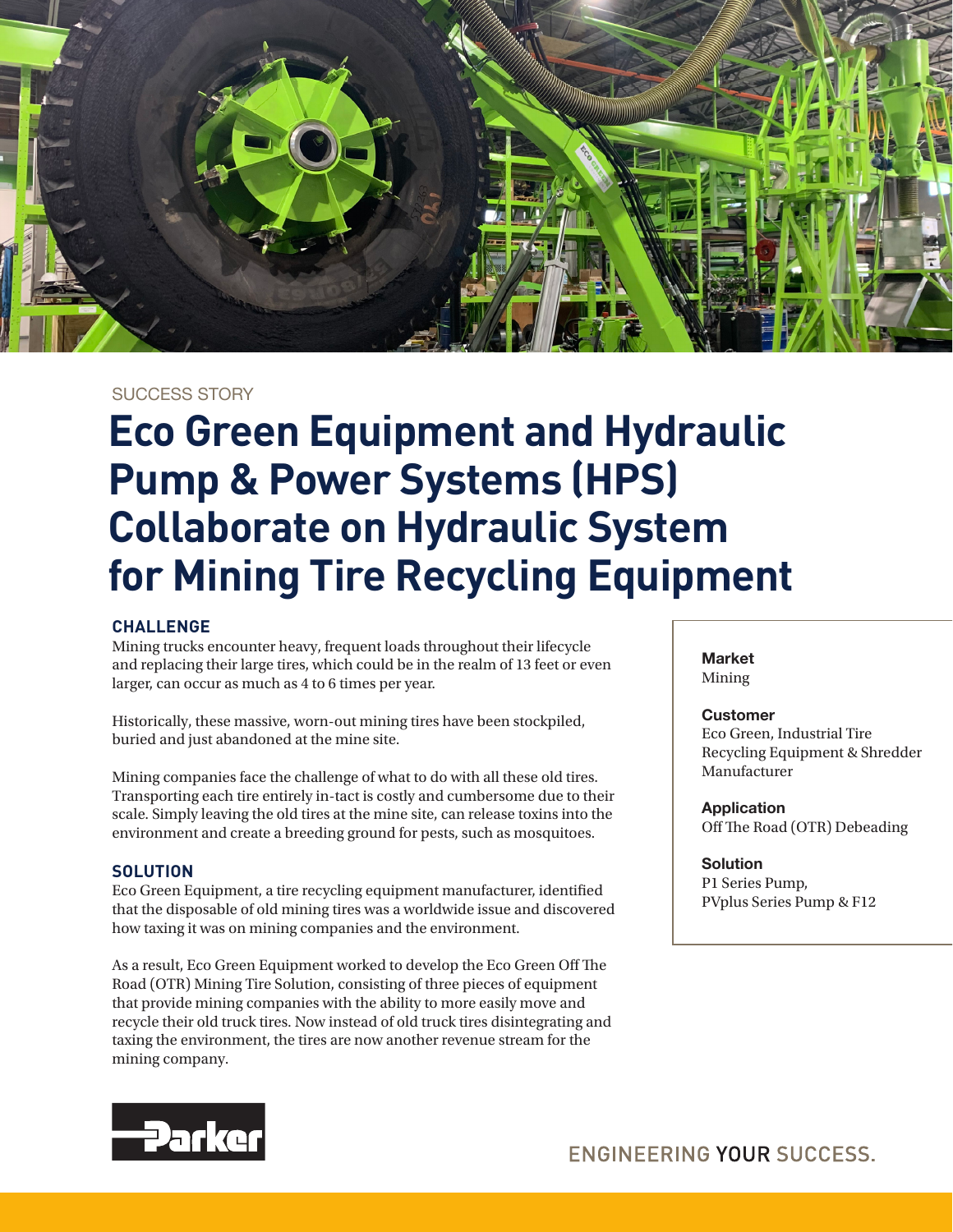The first piece of equipment in the OTR Mining Tire Solution is the Eco Razor 63, which removes the good rubber from the tire's tread and sidewalls and turns it into high-quality recycled rubber, or premium rubber mulch. Premium rubber mulch, used frequently in high-end landscaping and playgrounds, can be lucrative due to its high demand.

The Eco Extractor 63 is the second piece of equipment in the OTR Mining Tire Solution. The Eco Extractor 63 removes the steel bead from the large mining tires, which can then be sold and recycled into other steel products.

The third and final piece of equipment in the OTR Mining Tire Solution is the Eco Shear 63, which reduces the giant buffed and debeaded tire into much smaller pieces. The result is a more transportable tire remnant that can delivered to a rubber recycler or further grinded through a tire shredder, such as the Eco Green Giant.

During the development phase for the new OTR Mining Tire Solution, Eco Green reached out to their existing partners, including Parker Hannifin's Hydraulic Pump and Power Systems (HPS) and a distributor to help them develop robust hydraulic systems tailored to the Eco Razor and Eco Extractor.

Eco Green and HPS collaborated to develop a hydraulic system substantial enough to support each equipment's unique requirements, including:

- Eco Razor's shock load from the buffing head and saw, which remove the high-quality rubber.
- Eco Extractor 63's high pressure cylinders, unique reverse hook and auto bead ejector capabilities, which require enough force to cut though remaining layers of steel and rubber into smaller more manageable pieces.

The solution to adequately support Eco Razor's robust hydraulic system, was a combination of Parker pumps and motors including the PVplus Axial Piston Pump, which provides the flow for both F12 motors and a P1 Series 045 cc pump. The P1 Series 045 cc pump then provides flow to various cylinders used to position the Razor, as the machine works through different areas of the tire.

For the Eco Extractor, HPS recommended the PVplus Axial Piston Pump with variable displacement designed and optimized for demanding use in heavy duty industrial applications. In this case, the hydraulic system required an open loop pump that could handle a 4,000 PSI requirement. With pressure ratings of up to 420 bar and high-speed ratings, the PVplus Axial Piston Pump's swashplate principle provides high productivity and power density for this application.





Medium Pressure Mobile Pumps - P1 Series



Axial Piston Variable Displacement Pumps - Series PVplus



Axial Piston Fixed Motors - Series Large Frame F12